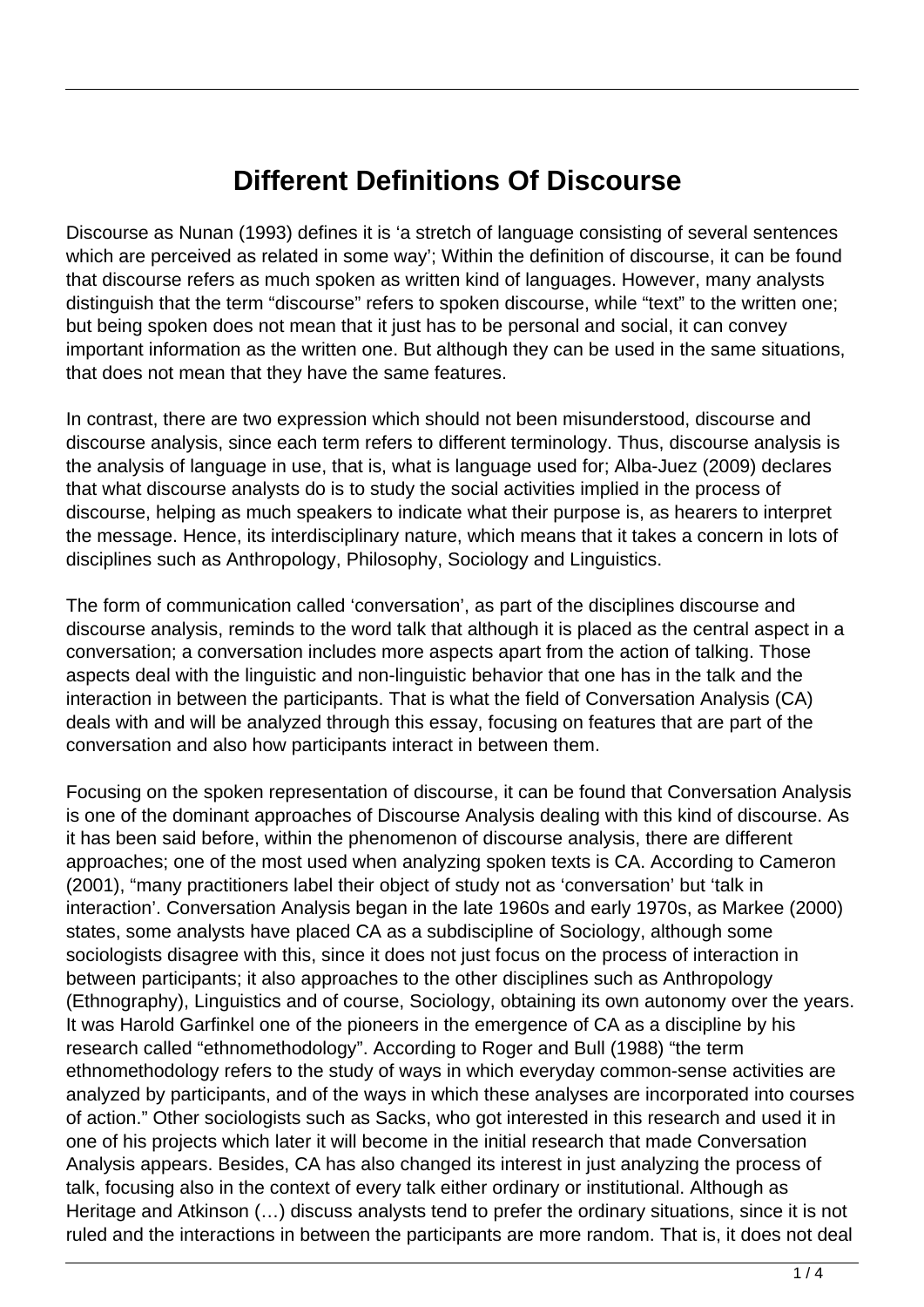just with the process of conversation; CA also gather the setting, manner of speech and genre, which points out the interactional process added to the term conversation. Besides, doing conversation analysis is not an easy issue, since analysts have to record data through audio recordings, as in this case, or video recordings when the analysis is larger and the analyst want to analyze other matter apart from the conversation. After that, a transcription of the recorded data should be done to see the means in which the words were said to make it available for analysis. Hence, Have (…) remarks that "transcripts are the base images a CA researcher works with". As I have said CA has different influences which help this discipline to analyze the data that is recorded; Linguistics helps with the understanding of the language in the utterances, for example, grammar and the extension of turn units. Within Linguistics, Pragmatics and Semantics are the major influence since the meaning and structures of utterances are necessary to make a positive analysis; Ethnography, which focus on the behavior and conduct of people's lives, is a discipline that is connected with CA, considering that to analyze the behavior of people you need conversation; and Sociology, the "mother" of CA. These disciplines have made CA a broader and more researched system in the field of Discourse Analysis.

After the background about Conversation Analysis that have been done, the essay will focus on the analysis of the conversation from the BBC's Listening Project called "The Proposal". Schegloff (1996) proposes, there are three requirements to make the analysis as an ideal one; first, exemplification of the data to know the actions; second, demonstration of the understanding of the actions by the participants; and finally, the interpretation of utterances. So, these elements are really useful when analyzing a conversation.

First and foremost, the participants of the conversation are Bill (B) and Madelaine (M). They met 40 years ago, they were two young people in the same circle of friends, but Bill hoped for more. So, he asked her for a date, but Madelaine had to ask for permission to her father, who refused to it. Then, they continued their lives separated until they began to work together. The actual context in which the participants are settled is Madelaine interviewing Bill for a drama project she is working on. The conversation revolves around their past and how life has made them come together again, having the opportunity to be together again and even get married.

When having a conversation, participants take turns in order not to talk at the same time, and not make their talk spoken just by one participant, so they change their roles as speaker and hearer. The turns do not follow a pattern, it is supposed that when a speaker has finished talking, the other one can start, for example, the majority of interventions respect a turn in the conversation analyzed. However, there are exceptions, a speaker can self-select him/herself when the other speaker does not clear the way for him/her to talk. For example, there are different cases when Bill self-selects himself to talk in the conversation with Madelaine; she does not open the way for him, she just makes a little pause which cause that Bill begins talking:

M: At the same time, it's wonderful that we have had the opportunity to come together again.

B: I, I don't know how to say this, my sister phoned up me yesterday, I can't even say it, and she said I should propose to you… um, on this program.

In addition, there are parts in the conversation in which one participant overlaps the other one. For example, Bill tries to interrupt Madelaine when she is finishing one of her interventions, 'you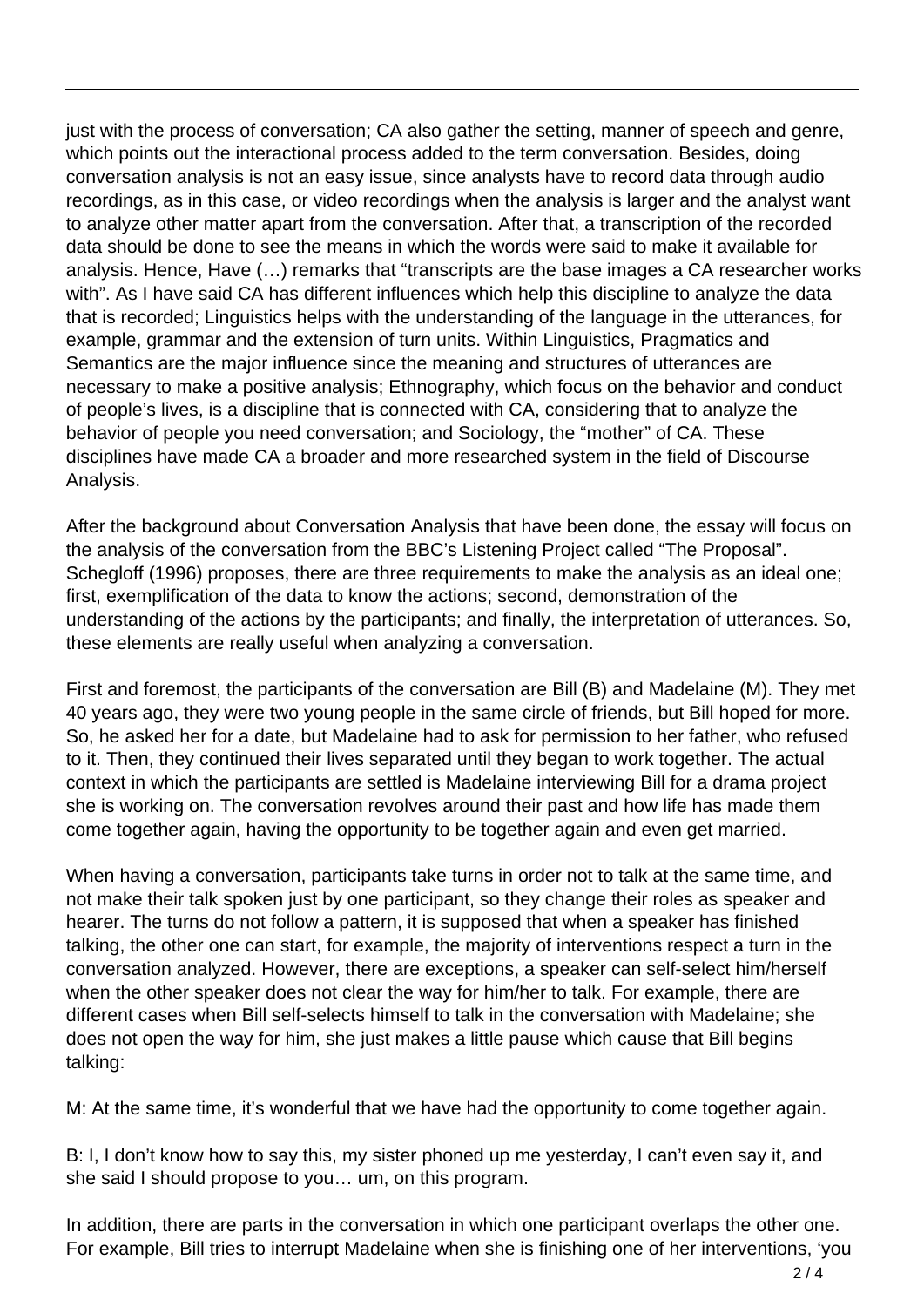bounced back from this heavy heart take', but as he sees that she is concluding, he decides to wait and tries to hide his interruption with laugh. This last element, laugh, is the most used when the participants overlap; Bill interrupts Madelaine by laughing, although this does not make her hesitate and continue talking.

Besides, another cue when taking turns is adjacency pairs, that is, the development of pairs when one speaker is talking and demands the second part of the utterance to be said by the next speaker. In this case, the adjacency pairs are created by question-answer patterns; as much Bill as Madelaine use this kind of patterns, when he asks 'might we?' and she answers 'we may, yes, we may have'. Also, there are adjacent pairs that expand, for example, Madelaine tries to lengthen her answer in order not to give the response during the interview, so se uses 'Really?'; making another adjacency pair, which is answered with an interjection, 'Hmm'. Adjacency pairs show the phenomenon of turn-taking

Furthermore, another feature which can be used as adjacency pairs are the repairs, due to the fact that there are repair strategies that use this method to analyze conversations. The feature of repair, as Gardner (..) states is "to deal with troubles of hearing, production or understanding in talk"; so, in the analyzed conversation there can be seen some self-repaired strategies, which just involve the speaker who has commit the mistake and try to repair it, that the speakers deal with when talking; hesitation pauses, which are silences that occur in the conversation when the speakers find difficult to express themselves or they want to say another issue. Bill is the one who most hesitates in the conversation; he might be nervous of talking about their past that he uses "uhm" as an element to pause and reconsider what he wants to say; repetition, which in this case is the recurrence of the pronoun 'I'; it also can be allocated as a strategy due to hesitation, since the expression 'umm' manifests that nerves he is feeling during the interview. Besides, the rectification with the clause 'I mean' marks that Bill does not know how to express what he is feeling. Here is the example,

B: No, no, it's, umm, I, I was disappointed and I assumed, I mean, one hopes at that age, one's a young gentleman and therefore if, if you say no, then you say no, that's, that's how it is.

searching for a word is a repair strategy in which the speaker extends his/her turn until he/she finds out the words he/she wants to say. Bill uses it when he cannot think about another clause to finish his turn, so, in this case, he finally uses the clause 'on this program, and again after a mark of hesitation.

B: I, I don't know how to say this, my sister phoned up me yesterday, I can't even say it, and she said I should propose to you… um, on this program.

And immediate lexical changes, in this case, Bill changes his mind about what he wants to say, and he immediately replaces the pronoun 'I' by 'it'. Perhaps, his hesitation makes him modify his words.

Conversation analysis, as a discipline inside discourse and discourse analysis, deals with the spoken (talk) and written (transcripts) forms of language, but not just focusing on the form of communication, the interaction between participants also plays an important role in conversation. That's why other disciplines such as Sociology, Anthropology and Linguistics cooperate with it. After a process of transcription, it has been analyzed the conversation